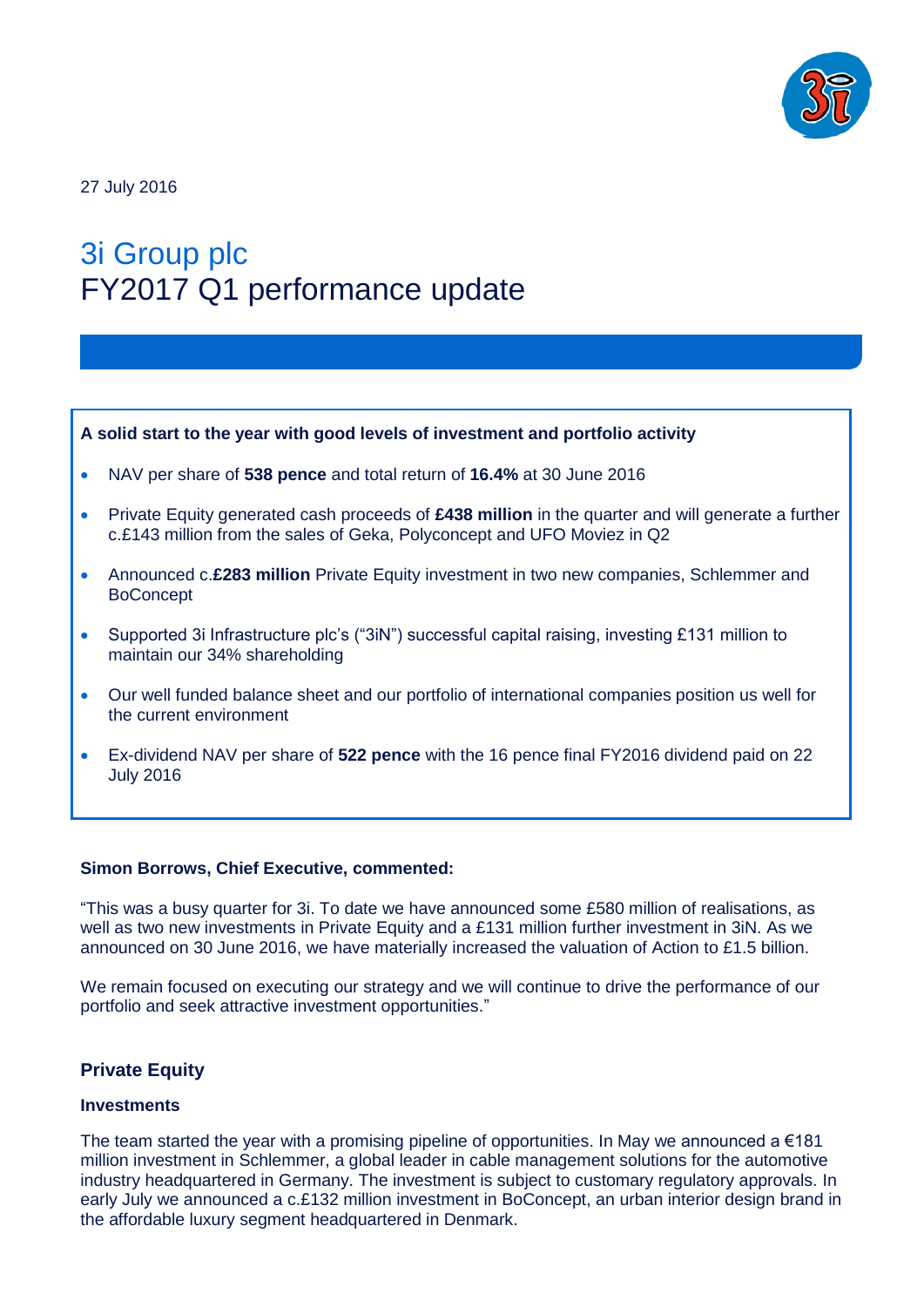## **Realisations**

We generated total cash proceeds in the quarter of £438 million. The strong realisations activity has continued in the second quarter and we agreed the sales of GEKA, Polyconcept and UFO Moviez in July 2016.

|                                          | <b>Realisation proceeds</b><br>£m |
|------------------------------------------|-----------------------------------|
| <b>Full realisations</b>                 |                                   |
| Mayborn                                  | 136                               |
| Amor                                     | 88                                |
| Eltel                                    | 20                                |
| <b>Partial realisations</b>              |                                   |
| <b>Basic-Fit</b>                         | 82                                |
| Quintiles*                               | 34                                |
| <b>Scandlines</b>                        | 16                                |
| Other                                    | 9                                 |
| <b>Refinancings</b>                      |                                   |
| <b>ATESTEO</b>                           | 48                                |
| <b>Deferred consideration</b>            |                                   |
| Other                                    | 5                                 |
| Total Q1 2016 cash proceeds              | 438                               |
|                                          |                                   |
| Q2 full realisations to date             |                                   |
| Geka                                     | 83                                |
| Polyconcept                              | 44                                |
| <b>UFO Moviez</b>                        | 16                                |
| <b>Total Private Equity realisations</b> | 581                               |

\* As at 30 June 2016, 3i held a c.1% stake in Quintiles.

#### **Portfolio performance**

As announced previously, we have materially increased Action's valuation to £1,488 million<sup>1</sup> (31 March 2016: £902 million). This implies a post discount run-rate EBITDA multiple of 18.2x applied to the run-rate earnings as at 31 March 2016<sup>2</sup> and is equivalent to a post-discount multiple of less than 15x the expected run rate earnings at 31 December 2016.

The Private Equity portfolio continued to perform well in the quarter despite the challenging macroeconomic and market conditions. Overall, our decision to adjust multiples to reflect sector and multiple trends helped to mitigate the immediate impact of the market volatility caused by the result of the EU referendum. Our exposure to the sectors which have experienced the most obvious challenges over the last 12 months remains limited and, while we cannot be immune to what we expect will be a volatile and challenging period, we expect the portfolio to be generally resilient as the wider implications of Brexit unfold.

## **Infrastructure**

As part of 3iN's successful £385 million capital raising, 3i invested £131 million to maintain its 34% shareholding.

## **Debt Management**

The Debt Management team closed Harvest XV, a new European CLO, for €413 million in May 2016, raising new assets under management of £335 million. 3i invested £22 million into this CLO.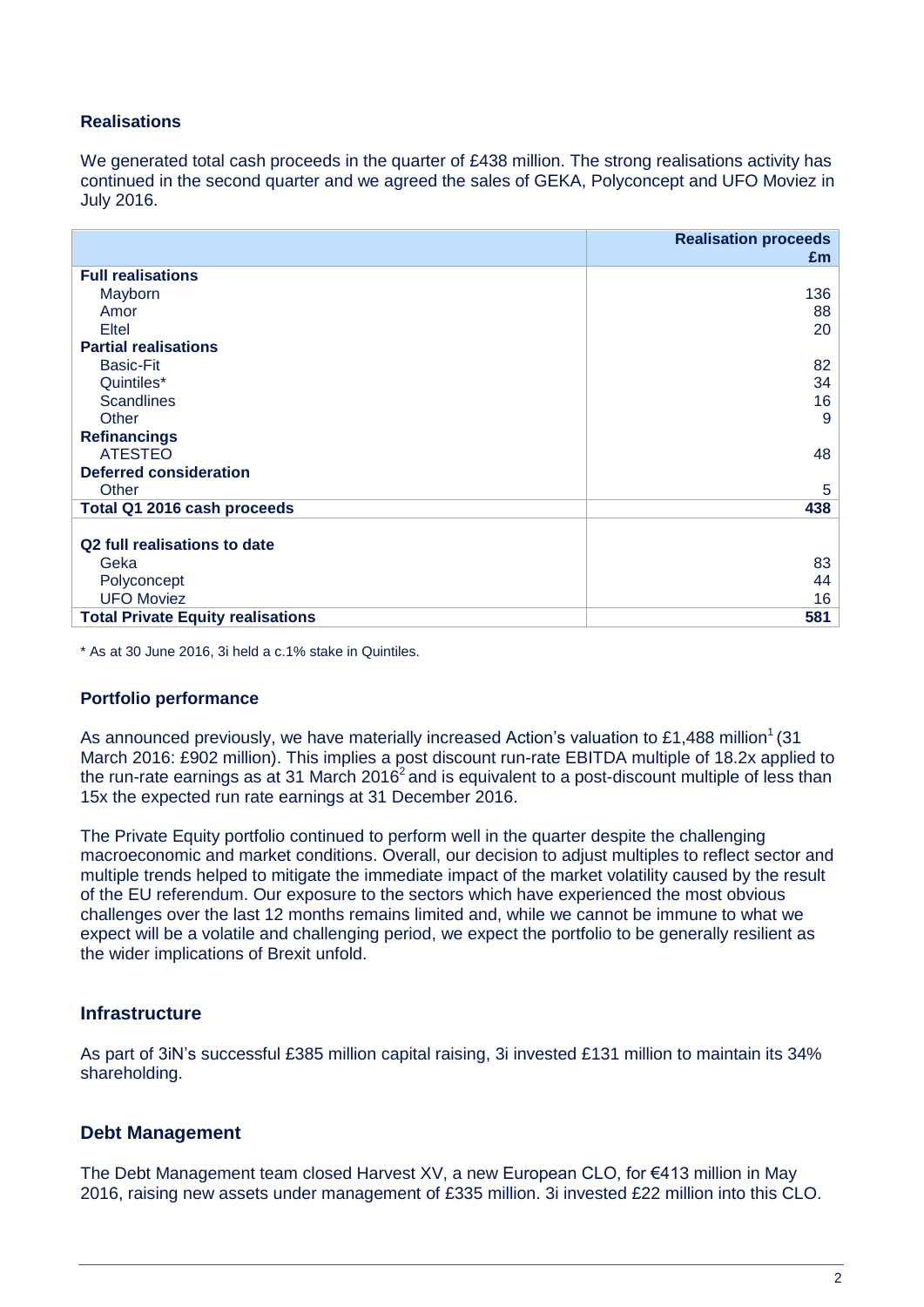## **Top 10 investments by value at 30 June 2016**

|                        | <b>Valuation</b> | <b>Valuation</b> | Valuation <sup>1</sup><br>Mar-16 | Valuation <sup>1</sup><br>$Jun-16$ |                                                                                                                                    |
|------------------------|------------------|------------------|----------------------------------|------------------------------------|------------------------------------------------------------------------------------------------------------------------------------|
|                        | <b>basis</b>     | currency         | £m                               | Em                                 | <b>Activity in the quarter</b>                                                                                                     |
| Action                 | Earnings         | <b>EUR</b>       | 902                              | 1,488                              | Increase in valuation due to<br>a number of third-party<br>offers and continued strong<br>financial and operational<br>performance |
| 3i Infrastructure plc  | Quoted           | <b>GBP</b>       | 464                              | 617                                | Invested £131m to maintain<br>our 34% interest                                                                                     |
| <b>Scandlines</b>      | <b>DCF</b>       | <b>EUR</b>       | 369                              | 374                                |                                                                                                                                    |
| <b>Weener Plastic</b>  | Earnings         | <b>EUR</b>       | 173                              | 183                                |                                                                                                                                    |
| <b>Audley Travel</b>   | Earnings         | <b>GBP</b>       | 158                              | 163                                |                                                                                                                                    |
| <b>Basic-Fit</b>       | Quoted           | <b>EUR</b>       | 208                              | 152                                | <b>Listed on Amsterdam Stock</b><br>Exchange and proceeds of<br>£82m repaid shareholder<br>loans                                   |
| Q Holding              | Earnings         | <b>USD</b>       | 120                              | 127                                |                                                                                                                                    |
| <b>Christ</b>          | Earnings         | <b>EUR</b>       | 117                              | 114                                |                                                                                                                                    |
| <b>AES Engineering</b> | Earnings         | <b>GBP</b>       | 92                               | 100                                |                                                                                                                                    |
| <b>ATESTEO</b>         | Earnings         | <b>EUR</b>       | 130                              | 96                                 | Refinancing returned £48m<br>of proceeds                                                                                           |

The top 10 investments in this table comprise 68% (31 March 2016: 59%) of the total Proprietary Capital portfolio by value. This table does not include one investment that has been excluded for commercial reasons.

# **Total return and NAV position**

We continue to generate good levels of cash income whilst remaining disciplined over costs and operating cash profit was £14 million in the quarter.

The increase in Action's valuation resulted in a corresponding uplift in the amounts of carry receivable and payable. The net carry payable recognised in the quarter was £53 million. We expect that net carry payable will be accrued at the lower end of 10-15% of gross investment return for this financial year.

The positive foreign exchange impact was 20 pence in the quarter as the portfolio benefitted from the weakening of sterling following the result of the UK's EU referendum. Based on the balance sheet at 30 June 2016, a 1% movement in the euro and US dollar would result in a total return movement of £30 million and £7 million respectively.

These factors, together with the value growth from our investment portfolio resulted in an increase in diluted NAV per share to 538 pence (31 March 2016: 463 pence) and 522 pence ex-dividend.